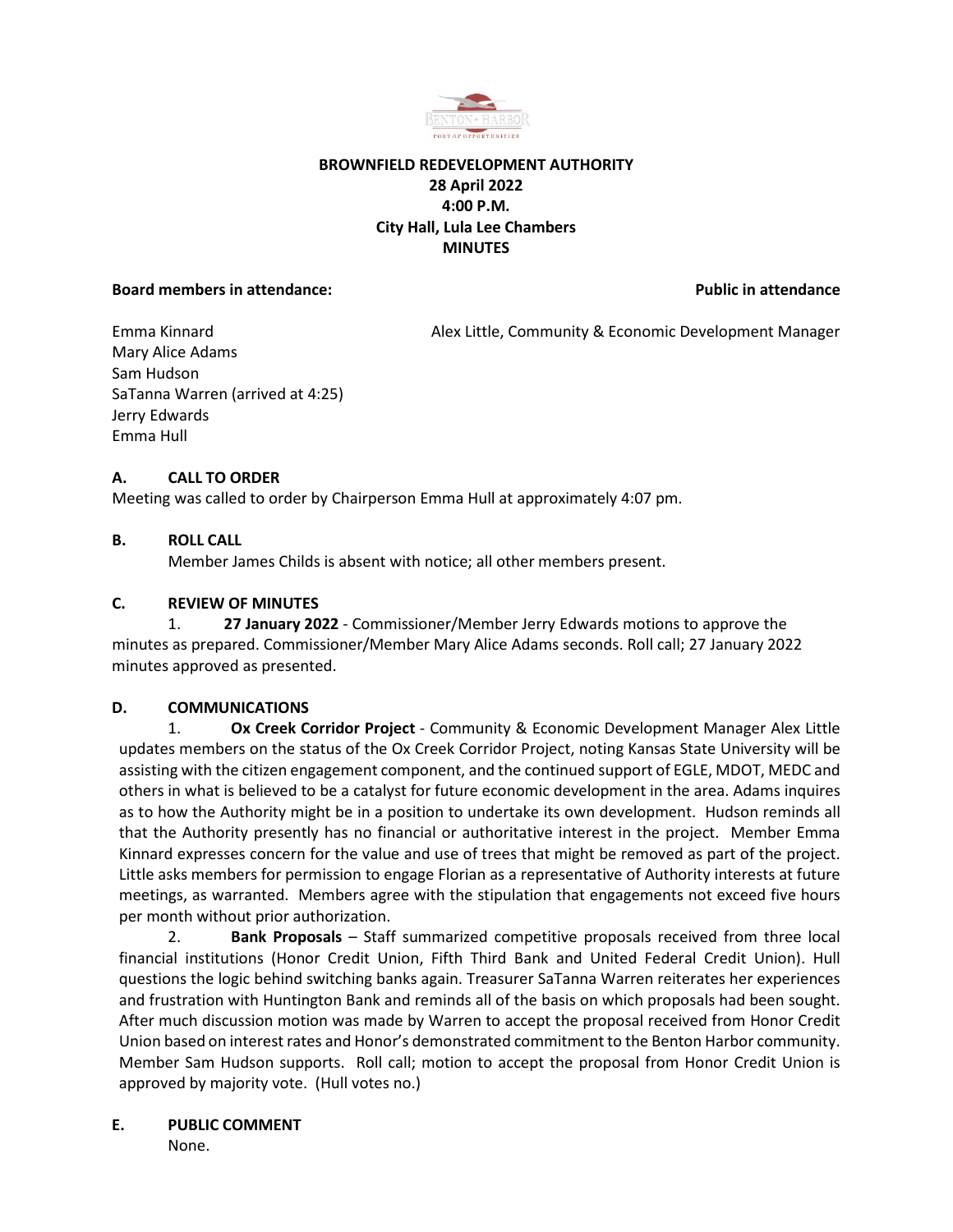# **F. COMMITTEE REPORTS**

None.

# **G. TREASURER'S REPORT**

1. **Financial Reports from Plante Moran (January – March)** – Florian summarizes yearto-date income and expenses. Hudson motions to approve the Financial Reports as presented. Adams seconds. Roll call; Financial Reports approved as presented.

2. **Payables Listing** - Hudson motions to approve the April 2022 Payables Listing as presented. Edwards seconds. Members discuss whether the accountant should be charging for preparation of monthly financial statements during months where the Authority has had no meeting. Staff is directed to reach out to Plante Moran and discuss. Roll call; April 2022 Payables Listing approved as presented.

# **H. OLD BUSINESS**

1. **Bell Holdings** – Members discuss Mr. Bell's continued interest in acquiring the old "Depot" parcel, which is located at the northwest corner of Water Street and North Shore Drive and owned by the Authority. Staff is directed to reach out to Mr. Bell, thank him for his continued interest in the former Depot property, and ask that he reach out to the City's Community & Economic Development Manager, noting the Authority's interest in aligning its actions with those of the City.

## **I. NEW BUSINESS**

1. **Winter 2022 Tax Disbursement –** The City's Finance Director recently issued a check to the Authority in the amount of \$5,415.07 for the Winter 2022 tax increment revenues collected on behalf of the Authority, less \$8,851.16 due to a correction in the amount of revenues disbursed to the Authority in the Summer 2021 cycle resulting from a reassessment of the former Whirlpool-owned Kay Building. Hudson moves to authorize staff to disburse \$3,812.62 pursuant to the following roll, which reflects approved reimbursement agreements involving a number of developers.

| Jasbir Singh Rai (c/o Kartar 147, LLC):                     |    | 376.81     |
|-------------------------------------------------------------|----|------------|
| Victoria Ventures, LLC:                                     |    | 130.64     |
| Peter S. Colovos (c/o Blue Star 2, LLC):                    | S  | 0.00       |
| Kenneth F. Ankli and Brammall Supply Company Redevelopment: |    | 0.00       |
| Satbir Singh (c/o May Street Market):                       |    | 208.18     |
| City of Benton Harbor (Fidelity):                           | S. | 1,217.62   |
| Renaissance Development Fund:                               |    | 883.41     |
| Geerlings Development Company (Liberty Dialysis):           |    | 995.96     |
|                                                             |    | \$3,812.62 |

Warren seconds. Roll call; disbursements are approved as presented. (Florian notes this request does not pertain to \$2,160.23 in funds that have been captured on behalf of the City/Cornerstone Alliance with respect to the Market Street [former Flats Area] Project Site and \$244.38 in other captured revenues. These funds are all being held in reserve pending receipt of cost documentation by the respective entities.)

2. **Local Remediation Revolving Fund Deposits -** From the current Winter 2022 tax capture, Hudson moves to authorize staff to deposit a total of \$8,049.00 in excess local tax capture into the Authority's Local Remediation Revolving Fund where the proceeds will be held for future use in accordance with 1996 PA381, as amended. Warren seconds. Roll call; deposits are approved as presented. (Florian notes that these funds include \$86.34 in tax increment revenues associated with the 2017 Contribution Agreement with Cornerstone Alliance involving the 126 Pipestone Street site, \$58.05 associated with the LRRF advance made on the Williams Site, and \$2,684.21 toward the \$8,851.16